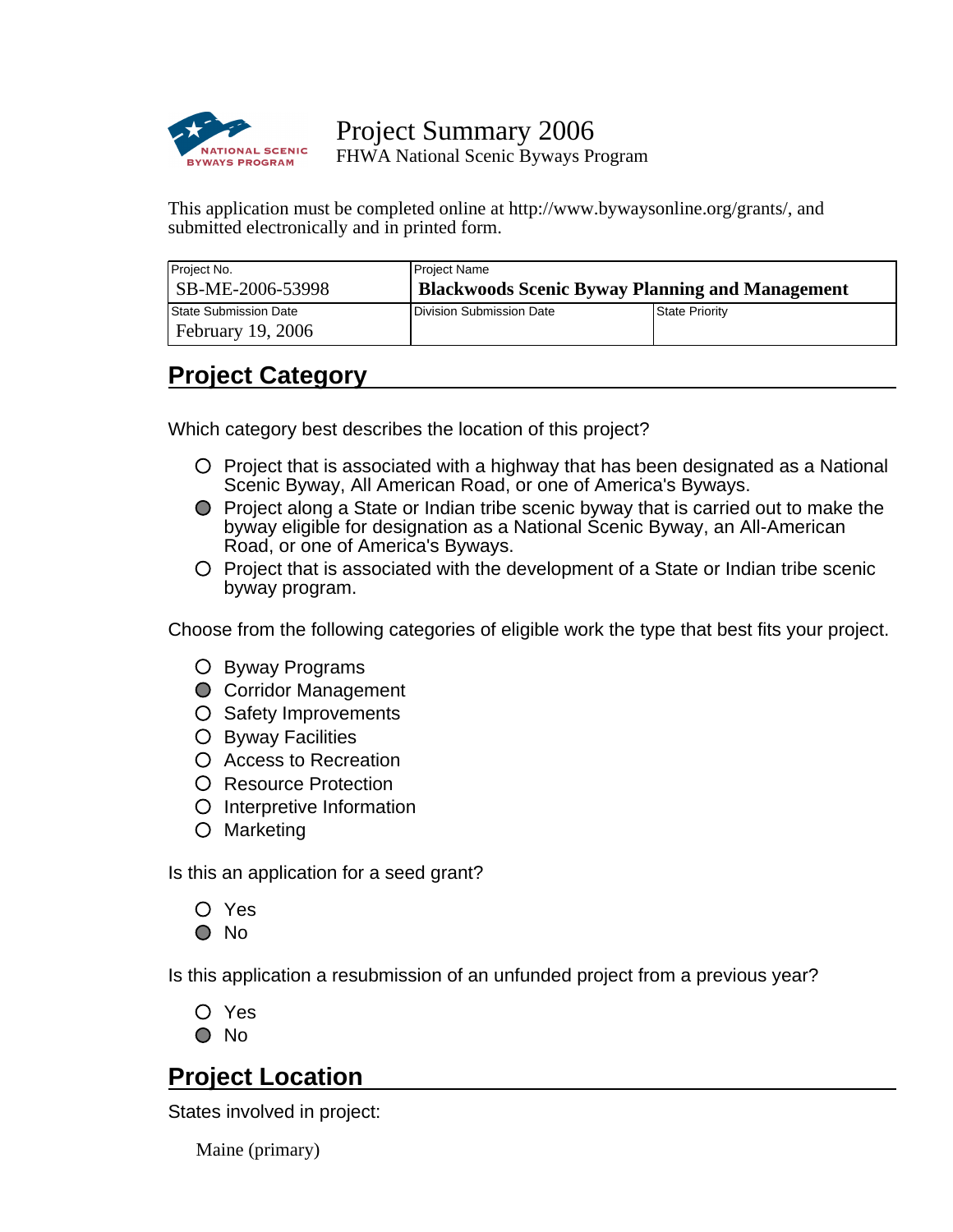# **Project Location (continued)**

Indicate the byway's regional location within the State. Reference prominent landmarks such as parallel maior highways, natural features, counties, or large cities, that makes the byway(s) easy to locate in a road atlas.

The Blackwoods Scenic Byway is located in eastern Maine along State Route 182 between the historic towns of Franklin and Cherryfield. Persons arriving from the west pass through Ellsworth and proceed approximately 6 miles east on Route 1, turning right on Route 182 and continueing east 6 miles through Franklin to begining of the designated byway. Persons arriving from the east pass through the Town of Machias, heading 27 miles west on Route 1 to the Town of Cherryfield where the byway begins. A map is attached.

Briefly describe the project location(s) on the byway using references to route numbers, byway gateway communities, project location communities and landmarks so any reviewer can identify the project sites.

The proposal implements the Corridor Management Plan adopted by the host communities and the State of Maine in August, 2005, affecting the entire byway.

### **Associated Byways**

| ' State   | Byway Name              |
|-----------|-------------------------|
| <b>ME</b> | <b>Blackwoods Byway</b> |

Is this project consistent with the Corridor Management Plan(s) for the byway(s) involved?

Yes O No

#### **Congressional Districts**

| <b>State</b> | <b>District</b> | Representative      |
|--------------|-----------------|---------------------|
| ME           |                 | Michaud, Michael H. |

# **Abstract**

# **Project Description**

This project will implement the Corridor Management Plan adopted by the host communities and signed by the State of Maine in August, 2005. This plan highlights scenic, historic, geological and recreational assets located on this unique road first designated as a scenic byway by the state of Maine in 1971. The Corridor Management Plan is available online at www.blackwoodbyway.org. This first corridor management plan identifies goal, objectives and strategies for byway promotion, preservation, education and safety.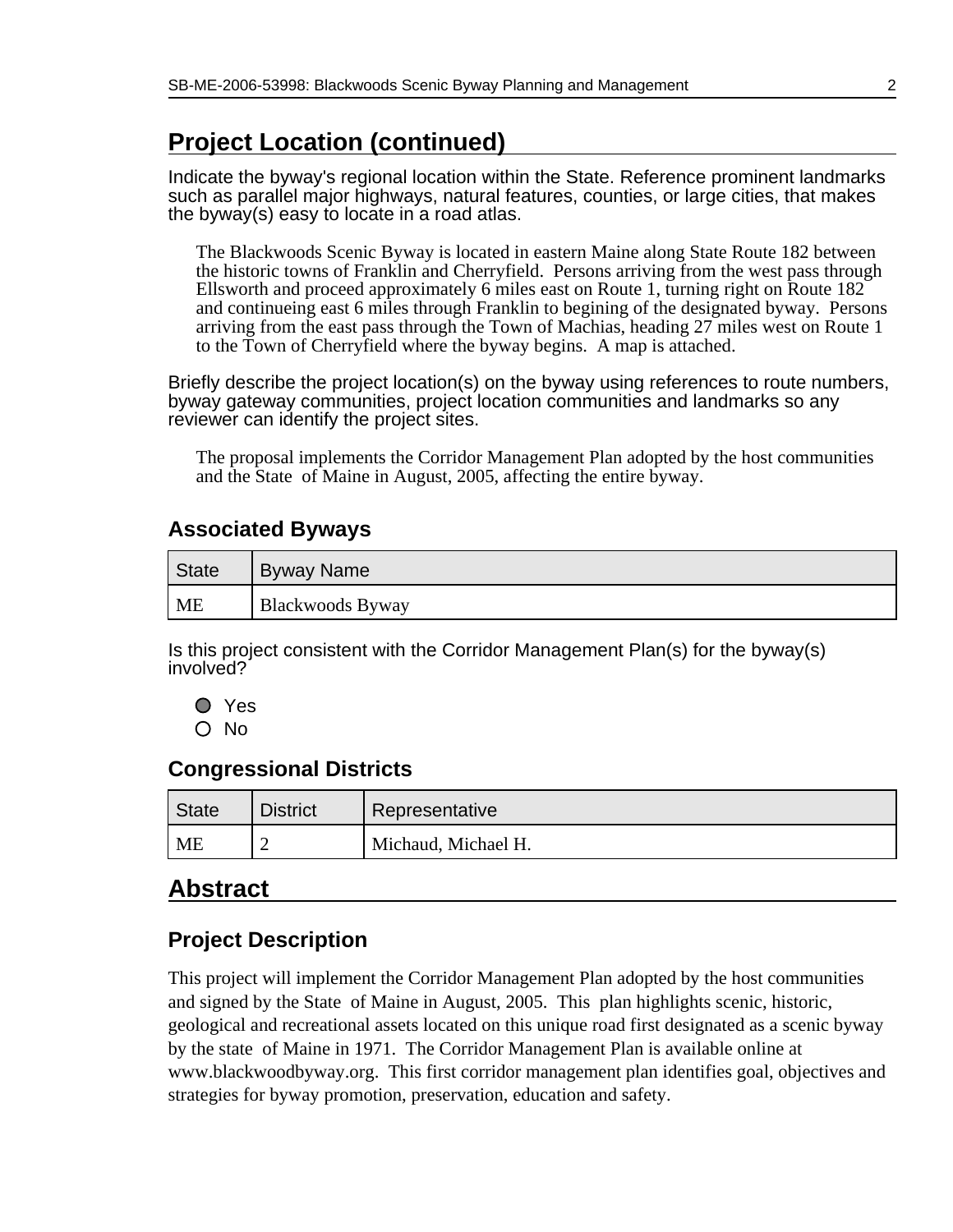# **Abstract (continued)**

### **Byway Benefits**

This project benefits the byway traveler by organizing and supporting local byway advocates to promote and preserve the unique and often undiscovered assets along this byway. Funding will support significant improvements in the fledgling website www.blackwoodsbyway.org, production of a byway map brochure, planning and administration for projects along the byway and local organizing for byway litter control, graffiti removal and other visitor-friendly byway priorities.

# **Narrative**

### **Project Summary**

\* Goals \*

This project will implement the Corridor Management Plan adopted by the host communities and signed by the State of Maine in August, 2005.

#### \* A Brief History \*

The State of Maine recognized that the Blackwoods Road had the essential characteristics of a scenic byway, and designated as one of the first state scenic byways in 1971. At that time the planning requirements for scenic byways were extremely modest. Documentation for this designation was limited to a few typed pages.

Following the 1971 designation change has come slowly. Among the improvements in the ensuing 35 years are:

1. Byway entrance signs were paced on both ends of the byway.

2. One short section of Route 182 was rebuilt

3. One public boat ramp has been maintained, though some services, such as the privy have been removed from the site.

- 4. A small parking area was walking to another pond
- 5. A ban on personal watercraft have been placed on two pristine lakes along the byway

Not all changes have been planned or positive. In the last thirty years overhead power lines were extended into one portion of the byway, resulting in loss of the historic tree canopy over that section of road. The problem of graffiti on granite rock outcroppings grew, with sporadic efforts to remove paint having limited impacts.

#### \* Corridor Management Plan \*

In 2003 the Hancock County Planning Commission and the Washington County Council of Governments worked with residents in Cherryfield, the Unorganized Territories and Franklin to craft a corridor management plan. The plan, available online at www.blackwoodsbyway.org, cleared the final administrative hurdles in August 2005.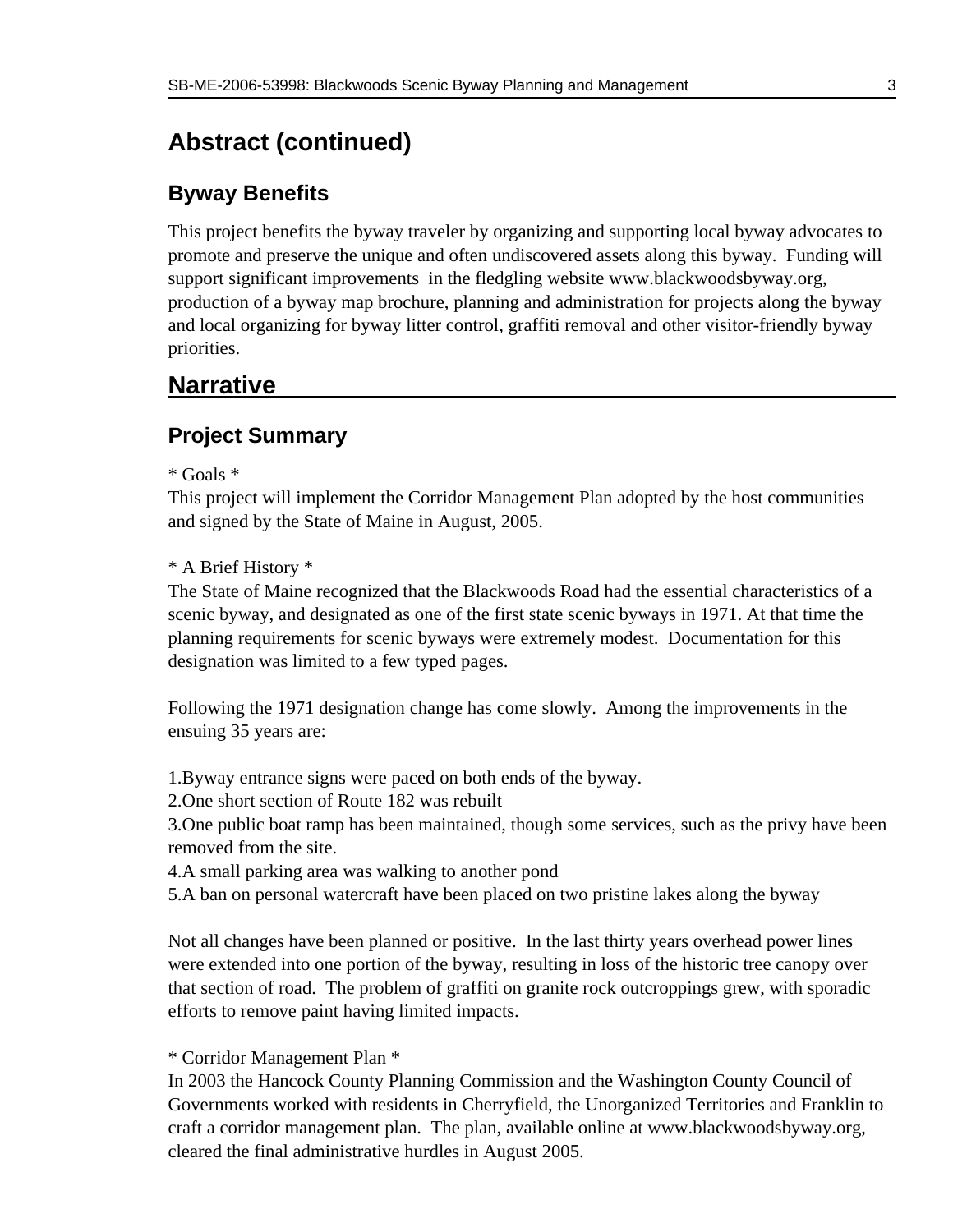#### **Project Summary (continued)**

The Blackwoods Byway CMP highlights scenic, historic, geological and recreational assets located on this unique road. The layout includes the original 12.5 mile designated byway connecting to historic Maine villages, Franklin and Cherryfield. The visitor experience is somewhat longer, extending several miles on either end into the village centers. The harmony between resource-base communities and the forested mountains that provided the timber for these villages provides visitors with a piece of living history. Visitors can visit historic villages, crystal clear lakes, hiking trails through mountains, wild blueberry barrens, pine forests and rocky ridges. Boating, swimming, fishing, and hunting compliment the network of hiking trails.

Current plans to convert an eighty mile section of inactive rail road track to a multi-use trail will create a unique opportunity for visitors to travel through the Blackwoods by car, bike, horse, snowmobile or ATV. The attached map illustrates the close proximity of the planned rail-trail, which crosses the Blackwoods Byway in the village center of Franklin then again close to the center of Cherryfield.

The plan also documents the state of transportation infrastructure on the byway. As with many scenic roads, the character of the Blackwoods Byway also challenges modern standards for road surface, width, alignment and maintenance. The art of improving this byway will be to balance the introduction of modern standards with preservation of the scenic character of this historic road. Clearly many changes can be made and are advocated by residents along the byway. Their concern, however, is that once started a process of highway improvement will result in large scale tree cutting, introduction of unattractive guardrails and other less scenic changes.

#### \* Goals and Objectives \*

This first corridor management plan identifies goal, objectives and strategies for byway promotion, preservation, education and safety. The section on Goals, Objectives and Strategies is included with the attachments.

Goal 1: Protect the natural, historic and scenic resources that make this byway unique Goal 2: Maintain a safe and efficient transportation corridor connecting Cherryfield and Franklin

Goal 3: Promote the local economy through diversified economic activities, including forestry, farming, manufacturing, retail and tourism

Goal 4: Promote community participation in protecting and enhancing the byway

Goal 5: Encourage education about this byway for our residents and visitors

These goals are clearly very general though to a degree we can measure whether we are heading in the right direction. Each of the goals has several milestones, or specific objectives and strategies that we believe will help us to accomplish the objectives. For instance, the second objective under the first goal is, "Maintain a clean and natural environment along the byway that is free of litter and graffiti." Last spring the Maine Department of transportation assisted community groups to conduct road side cleanup. Plans are underway to repeat the cleanup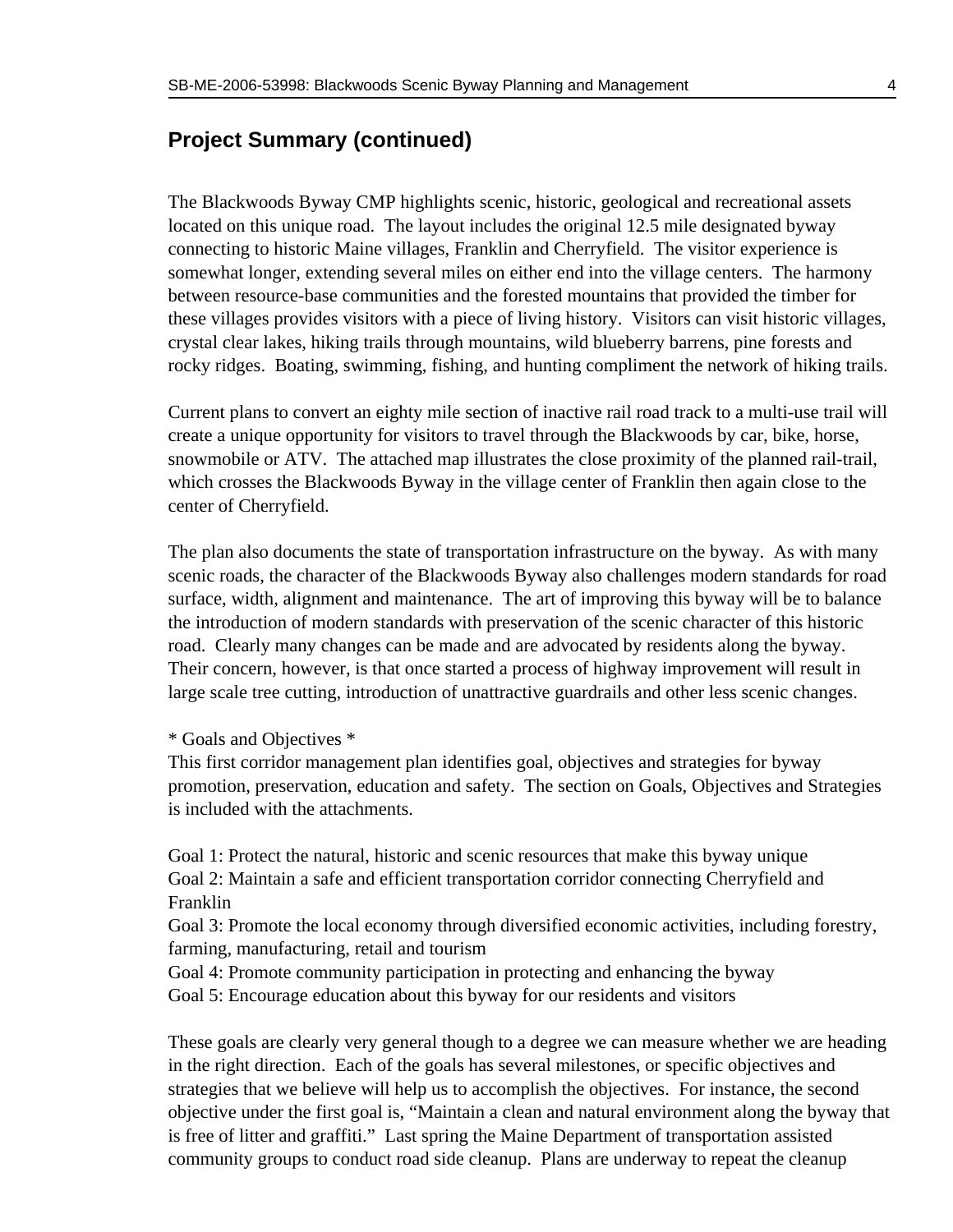### **Project Summary (continued)**

again this spring. Graffiti removal will be a bigger challenge. Most of this byway is located in Maine's Unorganized Territory. Lacking a local government, these areas have great opportunities for backwoods hiking, fishing and hunting, but being isolated are also vulnerable to damage from irresponsible use.

The CMP concludes with a more detailed action plan (attached) that spells out activities with a time line ranging from six months to six years.

\* Implementation \*

Planning and Administration

This project will provide support for planning and administration to implement the newly signed corridor management plan. Staff from two regional planning agencies will provide the volunteer Corridor Management Committee, town governments and state agencies with organizational and technical assistance. The Hancock County Planning Commission (HCPC) will act as the primary contractor for planning assistance and will sub-contract with the Washington County Council of Governments (WCCOG). This arrangement is preferred as Cherryfield lies just east of the Hancock-Washington line, while the balance of the byway is located west of that line.

The Corridor Management Committee currently includes residents, business owners and local leaders from Cherryfield and the unorganized territories. State representatives from the Bureau of Parks and Lands (BP&L), the Land Use Regulation Commission (LURC) and the Maine Department of Transportation have agreed to participate in meetings, as has a federal representative from the Downeast Rural Conservation and Development. Interest has also been expressed by leaders in the town of Franklin to be involved. The current designated portion of this byway begins on the Franklin Town Line, but the town has expressed interest in working to extend the byway though the village center.

Public Involvement and Education

The latter two goals for the Blackwoods Byway are to "Promote community participation in protecting and enhancing the byway" and "Encourage education about this byway for our residents and visitors." At this early stage these two goals are particularly important. The Maine Department of Transportation is devoting more than \$20,000 immediately to funding one or two small projects on the byway that will draw local interest and generate future involvement in promotion and preservation. In addition to one or more projects on the byway, the State's decision to create eastern Maine's first rail-trail in the Blackwoods will also foster interest and participation.

This project will build on these major initiatives by creating and printing a Blackwoods Byway brochure that encourages residents and visitors to recognize the many irreplaceable assets along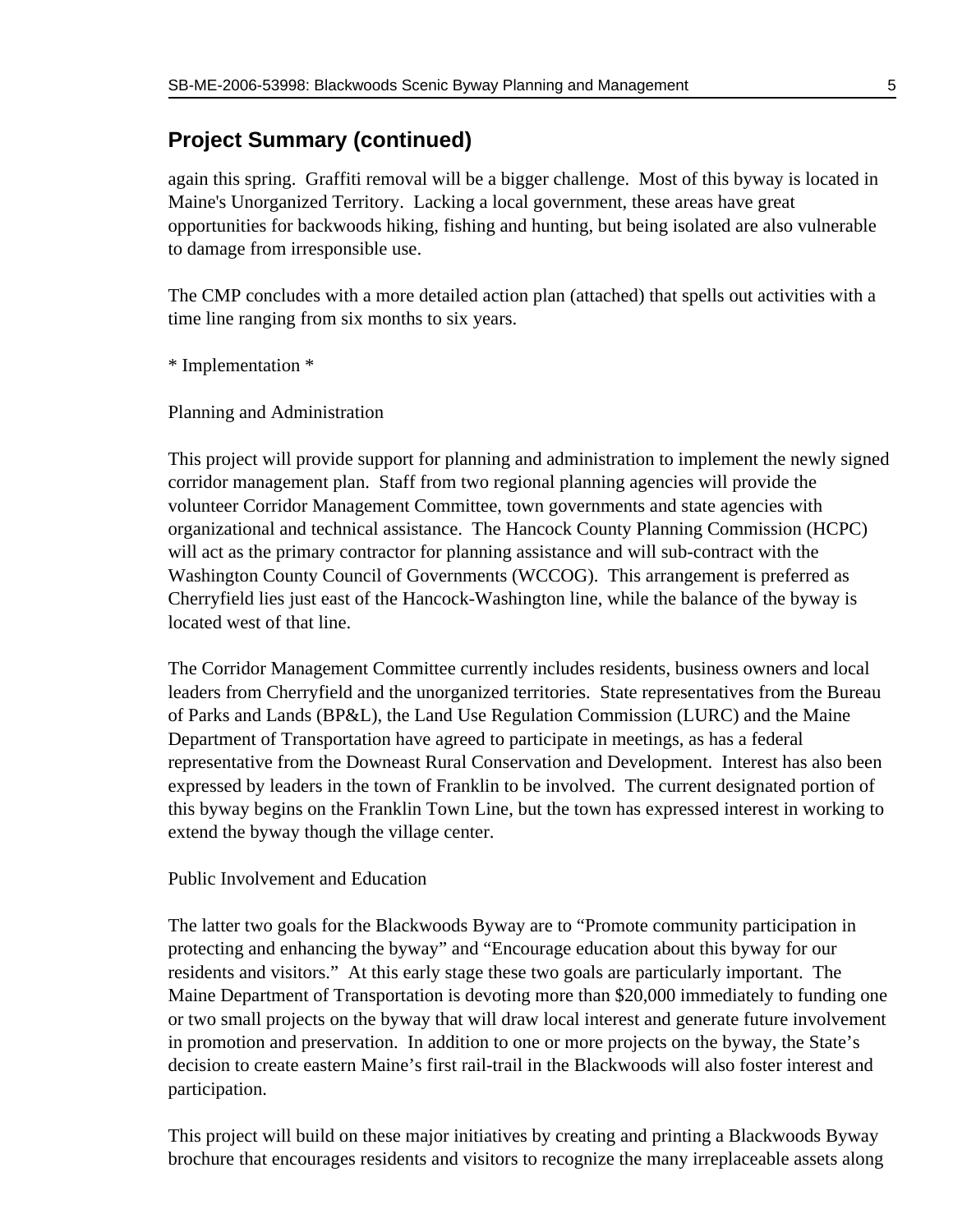#### **Project Summary (continued)**

the byway and participate in sustainable use. Funds will also be devoted to improving the website, www.blackwoodsbyway.org, providing additional maps, visitor information, interactive content, virtual geo-caches and more. This project will lay the ground work for preparation of an interpretive plan for the byway with the long term goal of creating a series of interpretive panels to be placed at boat ramps, trail heads and scenic turnouts. Funding is not included in this request for graphic design and sign production, though that will follow as this stage is completed.

#### Safety

Participants in the Corridor Management Committee are in agreement that safety improvements are needed, but that these basic improvements fall outside the scope of Scenic Byway funding. However, a detailed analysis of safety issues has already begun, and will refined during this year of planning and administration to assist the Maine Department of Transportation to adopt context-sensitive design standards for future byway improvements. The planning process must engage local and state representatives to avoid mistakes like those made in past road reconstruction projects on other scenic roads.

Seeking National Scenic Byway Status

This year of planning will engage local citizens, regional and state representatives in a dialogue about whether the Blackwoods Byway either in its current form or in an extended form should be nominated for National Scenic Byway status. With 25,000 acres of publicly accessible lands, some of Maine's most prized lakes and coastal mountains, a rich heritage of lumbering and wild blueberries, this byway has a lot to offer. The potential for national recognition increases as we look to coordination of this byway with the Schoodic National Scenic Byway and the Acadia All American Road both within a one hour drive.

#### Support for Travel to Byway Conferences

Eastern Maine has hosted three coordinating meetings to develop ways to work together. We are also advocating that a statewide or northern New England byway meeting be held this year. A small amount of funding may be required to assist community leaders in attending these regional, state or multi-state meetings. These conferences provide local leaders with an opportunity to learn more about the scenic byway program and generate ideas for their own byways.

#### **Byway Traveler**

The recently adopted corridor management plan begins with the following introduction'

"Maine State Route 182, locally known as the Blackwoods Road, is a remarkable journey. Traversing the twelve and a half miles that connect two historical New England villages, visitors experience dark forests, ponds, lakes, streams, rocky hills, blueberry barrens, small farms and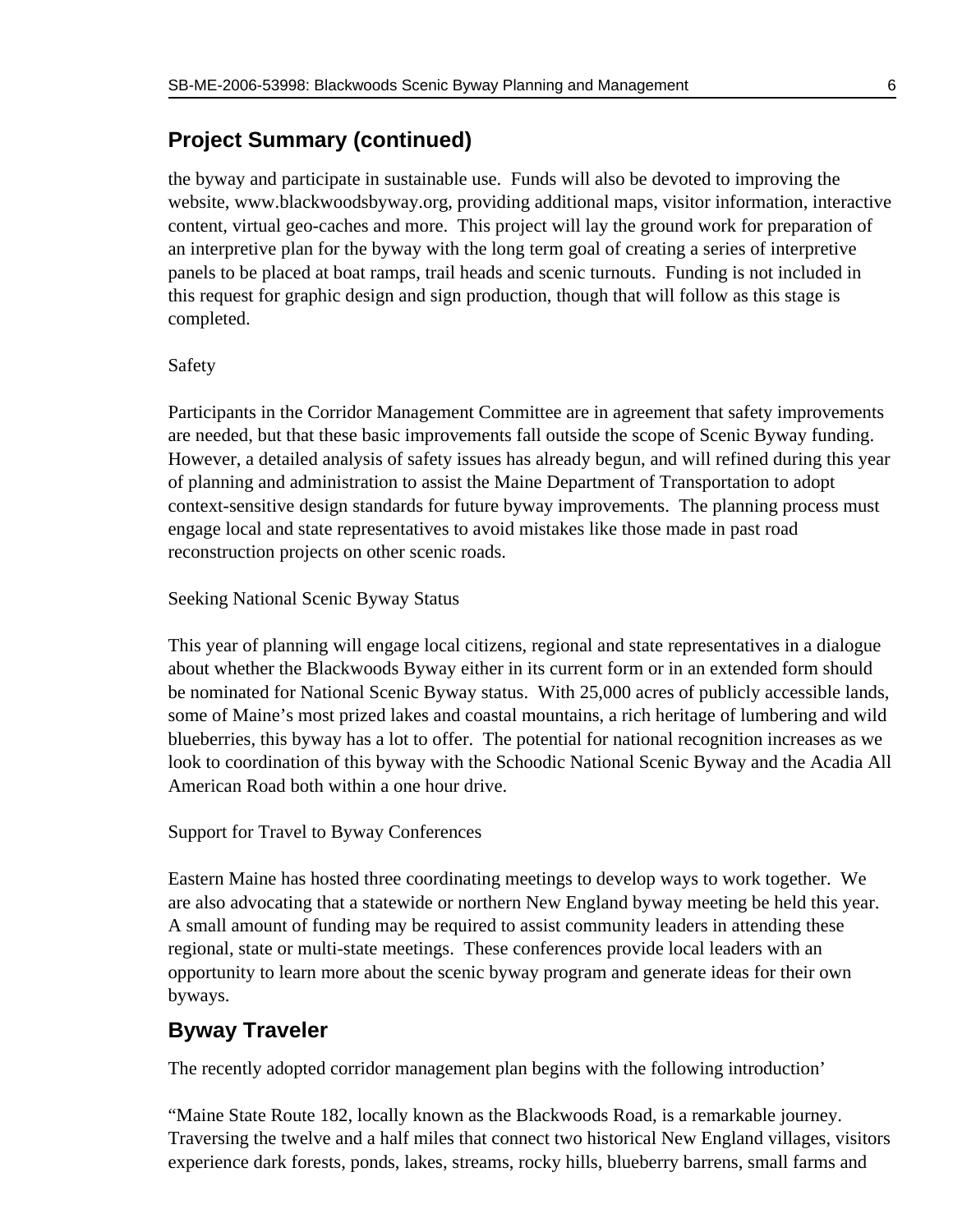### **Byway Traveler (continued)**

cottage businesses.

\* Backwoods recreation opportunities abound along the Blackwoods Byway. Public access to Fox Pond, Tunk Lake, Long Pond and Spring River Lake provides summer and ice fishing, swimming, and boating. Just off of the byway a network of trails crisscrosses public lands in an area known by some as "Little Switzerland." Hiking, camping, fishing, bird-watching and hunting are there for the adventurous.

\* Local historians still tell tales of mysterious visions from the crest of Catherine's Hill, or 19th century gold and silver mining boondoggles and of the brave few who made their homes in this wilderness during long Maine winters. Cherryfield, the wild blueberry capital of the world, is a living document of the impact of timber, boat building and blueberries. Franklin and Cherryfield, the village anchors at each end of the byway, are home to dozens of historic homes, some over 200 years old. Several historic sites have appeared in Yankee and Downeast magazines.

\* The scenery is northern New England spectacular. Amidst dense forests, breath-taking views emerge from ridge-lines and open expanses of water. The land here is hard; a mix of rock, pine needles, serpentine tree roots and icy streams. Summers are delightfully cool, autumns present a brilliant display of color and winters are pronounced with snow, thick lake ice and a quiet that is seldom experienced elsewhere. Rocky fields of wild blueberries, the region's primary agricultural export, are visible on some portions of the byway. The state's largest blueberry producing region is just minutes away. These blueberry barrens create a carpet of green in the spring, blue in the late summer and fiery red in the autumn."

This byway has stories to tell. Our job is to give it a microphone.

### **Prior Projects**

Describe the relationship of this project to previously funded with National Scenic Byways grant projects. In addition, discuss how the proposed work relates to any multiyear work plan byway leaders have developed.

This project has not received prior grants through the National Scenic Byways grant program. However, this grant will assist in coordinating activities on the Blackwoods Scenic Byway with the Schoodic National Scenic Byway and the Acadia All American Road.

The proposed work will be the first year of implementation of the recently approved corridor management plan and will engage the corridor communities in a dialogue about opportunities to extend this byway as well as seeking national designation.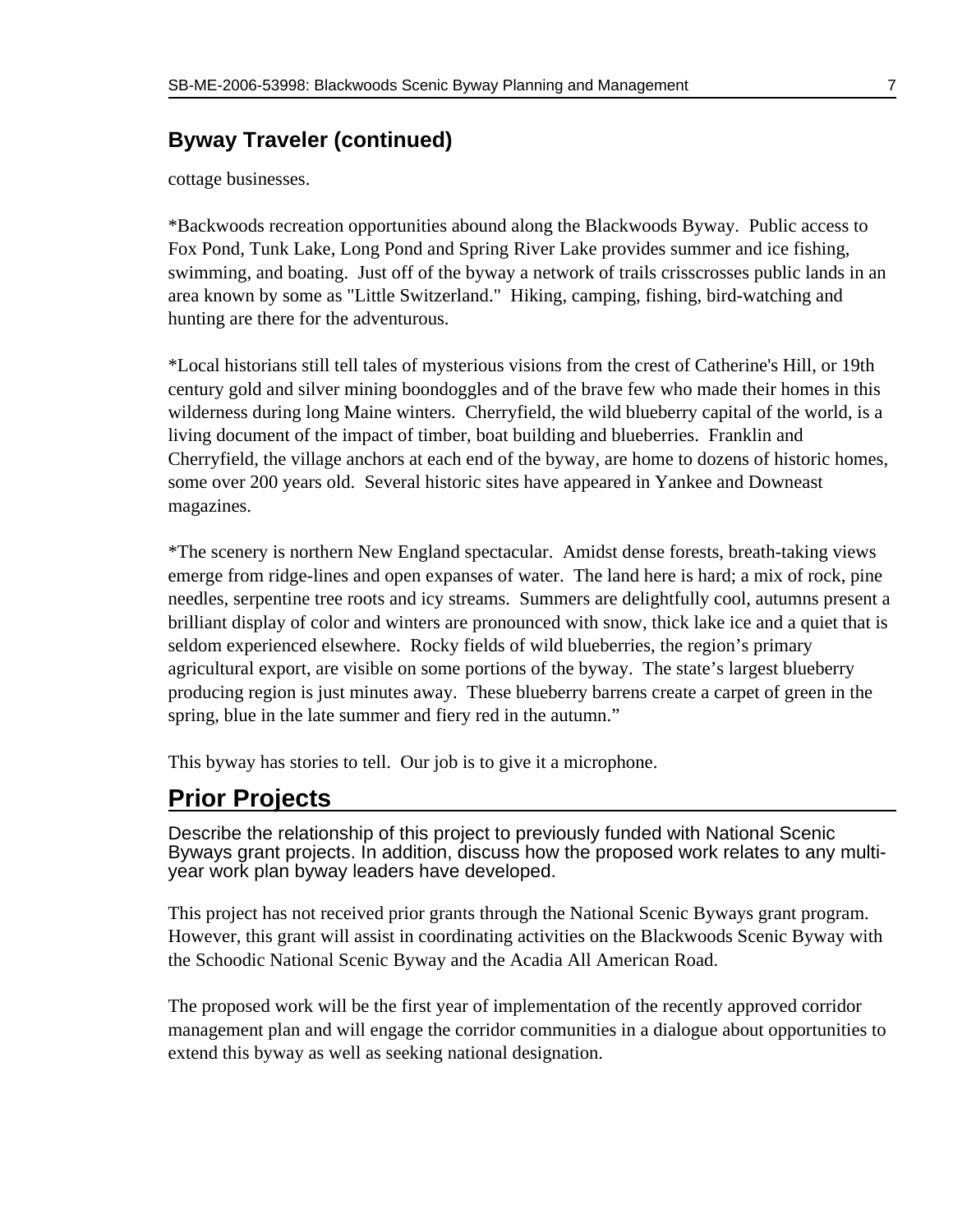# **Project Coordinator**

| Name                                      |           |                                     |       |  |
|-------------------------------------------|-----------|-------------------------------------|-------|--|
| James H Fisher                            |           |                                     |       |  |
| Agency/Group                              |           | Title                               |       |  |
| <b>Hancock County Planning Commission</b> |           | Senior Planner, Byway Staff Support |       |  |
| <b>E-mail Address</b>                     |           |                                     |       |  |
| ifisher@hcpcme.org                        |           |                                     |       |  |
| Phone                                     |           | Fax                                 |       |  |
| 207-667-7131                              |           | 207-667-2099                        |       |  |
| <b>Street Address</b>                     |           |                                     |       |  |
| 395 State Street                          |           |                                     |       |  |
|                                           |           |                                     |       |  |
|                                           |           |                                     |       |  |
| City                                      | State     |                                     | ZIP   |  |
| Ellsworth                                 | <b>ME</b> |                                     | 04605 |  |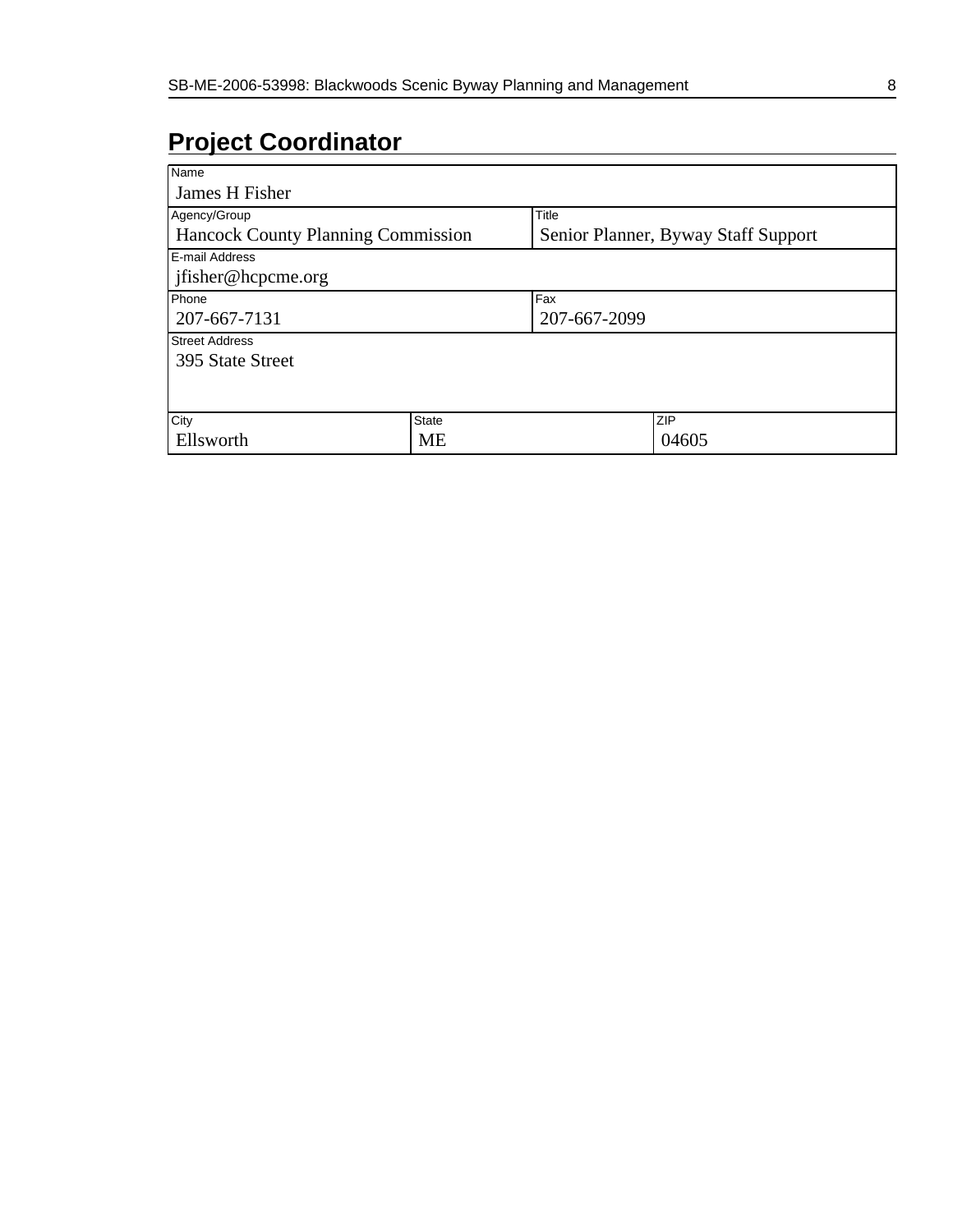# **Work Plan**

| Milestone/Task                                            | <b>Start Date/</b><br><b>Duration</b> | <b>Responsible Party</b>                                       | Justification                                                                                                                                                                                                                                                                                                                                                                                                                                                                                               |
|-----------------------------------------------------------|---------------------------------------|----------------------------------------------------------------|-------------------------------------------------------------------------------------------------------------------------------------------------------------------------------------------------------------------------------------------------------------------------------------------------------------------------------------------------------------------------------------------------------------------------------------------------------------------------------------------------------------|
| <b>Establish funding</b><br>agreement with State          | $AAD*$                                |                                                                |                                                                                                                                                                                                                                                                                                                                                                                                                                                                                                             |
| Planning and<br>Administration                            | $AAD + 1 day*$<br>12 months           | Jim Fisher,<br><b>Hancock County</b><br>Planning<br>Commission | Support for planning and administration for the Blackwoods byway<br>will be essential in this formative year of the corridor committee.<br>The MaineDOT has approximately \$20,000 to support a one or two<br>quick-start projects along the byway in addition to other state and<br>local resources that will be made available over the course of the<br>year. This work will be carried out by staff from the Hancock<br>County Planning Commission and the Washington County Council<br>of Governments. |
| <b>Corridor Committee</b><br><b>Education and Travel</b>  | $AAD + 1$<br>$month*$<br>11 months    | Jim Fisher,<br><b>Hancock County</b><br>Planning<br>Commission | The recently formed corridor committee has limited experience with<br>public participation in scenic byways. We propose to set-aside<br>adequate funding for members of this committee to attend Eastern<br>Maine, State of Maine and/or northern New England Scenic<br>Byways and related workshops or conferences. If funds are<br>adequate one representative might also be assisted in attending a<br>national byways conference if any are held during this grant cycle.                               |
| Marketing and<br>Communiciations                          | $AAD + 2$<br>months*<br>10 months     | Jim Fisher,<br><b>Hancock County</b><br>Planning<br>Commission | Marketing support for the Blackwoods Byway will include: 1)<br>research to identify strengths, weaknesses, opportunities and threats,<br>2) development of themes, key resources, integration with near-by<br>assets, 3) communications through print and internet.<br>The strategic plan calls for measure to build public awareness of the<br>Blackwoods Byway assets, opportunities and importance of<br>preservation. This task includes creating a first-ever Blackwoods                               |
| * AAD = Actual Award Date (estimated to be July 01, 2006) |                                       |                                                                | Byway brochure, enhancements to www.blackwoodsbyway.org and<br>developing a preliminary interpretive plan.                                                                                                                                                                                                                                                                                                                                                                                                  |

SB-ME-2006-53998: Blackwoods Scenic Byway Planning and Management SB-ME-2006-53998: Blackwoods Scenic Byway Planning and Management

თ $|$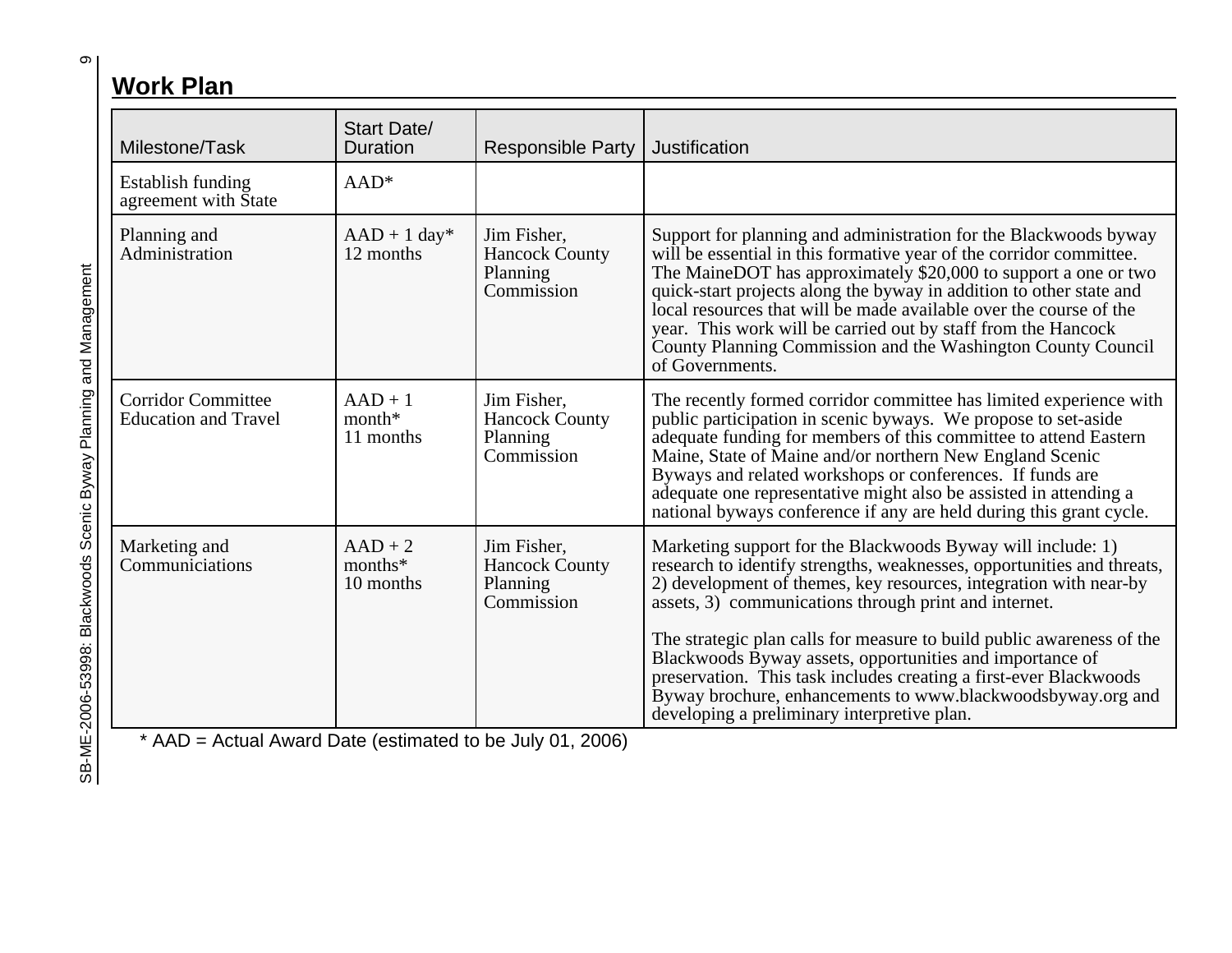# **Budget**

#### **Cost Breakdown**

| <b>Description</b>                    | <b>Total Cost</b> | Requested | Match   |
|---------------------------------------|-------------------|-----------|---------|
| Planning and Administration           | \$20,000          | \$16,000  | \$4,000 |
| Marketing and Education               | \$6,000           | \$4,800   | \$1,200 |
| <b>Committee Education and Travel</b> | \$4,000           | \$3,200   | \$800   |
| <b>Totals</b>                         | \$30,000          | \$24,000  | \$6,000 |

#### **Matching Funds**

| Source                                | ⊺ype | <b>Description</b> | Amount  |
|---------------------------------------|------|--------------------|---------|
| Maine Department of<br>Transportation | Cash |                    | \$6,000 |
| <b>Totals</b>                         |      |                    | \$6,000 |

### **Funding Allocation**

Do the byways involved in the project cross any Federal Lands? (Check all that apply)

- O Bureau of Indian Affairs
- O Bureau of Land Management
- Fish and Wildlife Service
- O National Park Service
- USDA Forest Service

If this project is selected for funding, please indicate your preference for carrying out the project (check one):

- FHWA allocates the funds for the project to the State DOT
- FHWA allocates the funds for the project to one of the Federal Land Management agencies marked above (provide contact information below)
- FHWA allocates the funds for the project to an Indian tribe or tribal government (provide contact information below)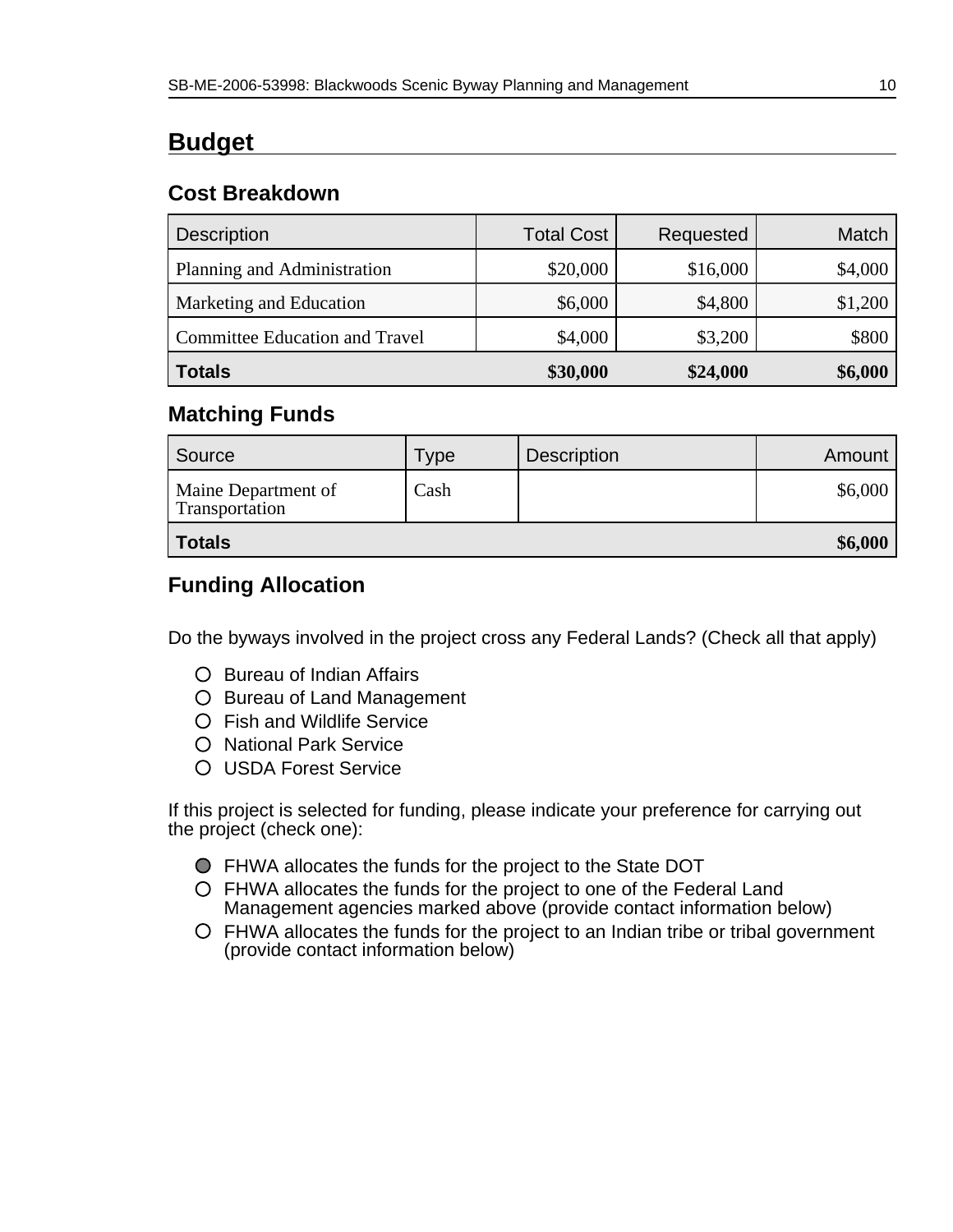#### **Funding Allocation (continued)**

If funding should be allocated to a Federal land management agency or Indian tribal organization, please provide contact information for that organization:

| Name                  |       |       |     |  |
|-----------------------|-------|-------|-----|--|
| Agency/Group          |       | Title |     |  |
| E-mail Address        |       |       |     |  |
| Phone                 |       | Fax   |     |  |
| <b>Street Address</b> |       |       |     |  |
| City                  | State |       | ZIP |  |

### **Application Checklist**

The following statements are for informative purposes. Please read and check each statement.

- $\bigcirc$  I understand that this is a reimbursement program funds are not available upfront.
- I have reviewed and responded to the Complete Application statements as outlined in the Grants Guidance.
- $\bigcirc$  I have been in touch with the State scenic byway coordinator and have responded to recommendations or requirements of the State.
- I have verified with the State byway coordinator that this proposed project can receive authorization to proceed from the State and FHWA division before the end of FY 2006.

# **Attachments**

List all of the attachments to your application here.

#### **Area Map**

Map indicating location of the Blackwoods Scenic Byway, nearby Schoodic National Scenic Byway and planned Downeast Sunrise Multi-Use Rail Trail.

[sb1sb182detrailmap.jpg](http://www.bywaysonline.org/grants/application/viewattach/3253/sb1sb182detrailmap.jpg) (JPEG Image; 386,384 bytes)

| ------<br><b>ZOOM AND</b><br>--<br>1. Send the property service in the detection of the control of the con-<br>and the company's property and the<br>----                                                          |
|--------------------------------------------------------------------------------------------------------------------------------------------------------------------------------------------------------------------|
| <b>TVS</b> commercial<br>---------<br><b>EDITION</b><br>product water to a distance that<br>to the structures with control<br>-----<br>$\sim$<br><b>SCIENTIST COMPANY</b> IN 1979 AND IN 1979 AND IN 1979 FOR<br>٠ |
|                                                                                                                                                                                                                    |
| ٠                                                                                                                                                                                                                  |

#### **Byway Vision, Goals, Objectives and Strategies** This excerpt from the recently approved corridor managment plan will guide much of the work conducted under the proposed planning and administration project.

[BlackwoodsVisionGoalsObjectives.PDF](http://www.bywaysonline.org/grants/application/viewattach/3254/BlackwoodsVisionGoalsObjectives.PDF) (Adobe PDF Document; 41,317 bytes)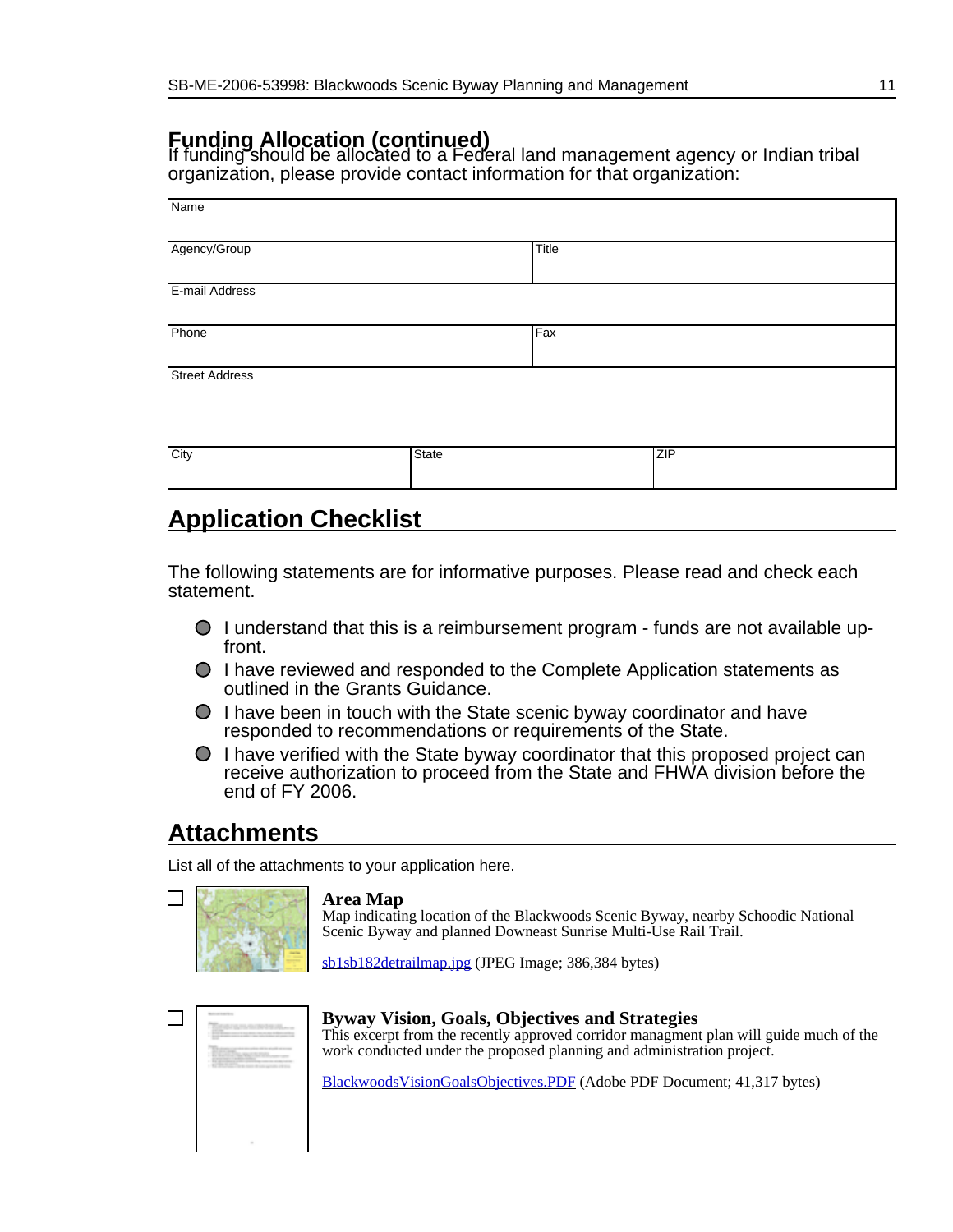|                                                                                                                                                                                                                                                                                                           | <br>-<br>٠       |
|-----------------------------------------------------------------------------------------------------------------------------------------------------------------------------------------------------------------------------------------------------------------------------------------------------------|------------------|
|                                                                                                                                                                                                                                                                                                           |                  |
| -<br>and the same state of the state                                                                                                                                                                                                                                                                      |                  |
| ۲<br>the state and control to the<br>------                                                                                                                                                                                                                                                               |                  |
| ___                                                                                                                                                                                                                                                                                                       |                  |
|                                                                                                                                                                                                                                                                                                           | 851              |
| -<br>$\sim$<br>$\sim$                                                                                                                                                                                                                                                                                     |                  |
| -                                                                                                                                                                                                                                                                                                         | ----             |
|                                                                                                                                                                                                                                                                                                           |                  |
| ۰<br>œ<br>٠<br>٠                                                                                                                                                                                                                                                                                          | B<br><b>STAR</b> |
| <b>CARD AND A</b><br>AND - Marine company concepts<br>The Contemporary Company<br>tion. Service today during these<br>and the company's<br>resour<br>the statement facts.<br>and the factory countries.<br>and cars to serve the company<br><b>Contractor</b><br>--<br>.<br>Ministr Commission Commission |                  |
|                                                                                                                                                                                                                                                                                                           |                  |

 $\Box$ 

#### **Byway Action Plan**

The Action Plan defines objectives and responsible parties for the first six years of implementing the corridor management plan and reflects specific activities supported by this project proposal.

[BlackwoodsActionPlan.PDF](http://www.bywaysonline.org/grants/application/viewattach/3255/BlackwoodsActionPlan.PDF) (Adobe PDF Document; 22,257 bytes)



#### **Blackwoods Byway in Maine Byway Brochure**

This graphic is page 1 of the 2 page section on the Blackwoods Scenic Byway as presented in the Maine State Byway Brochure. A more detailed Blackwoods Byway brochure is proposed in this project.

[BlackwoodsBrochure1.JPG](http://www.bywaysonline.org/grants/application/viewattach/3256/BlackwoodsBrochure1.JPG) (JPEG Image; 398,229 bytes)



**Blackwoods Byway in Maine Byway Brochure** Page 2 of the Blackwoods Byway section of the Maine State Byway Brochure.

[BlackwoodsBrochure2.JPG](http://www.bywaysonline.org/grants/application/viewattach/3257/BlackwoodsBrochure2.JPG) (JPEG Image; 157,183 bytes)